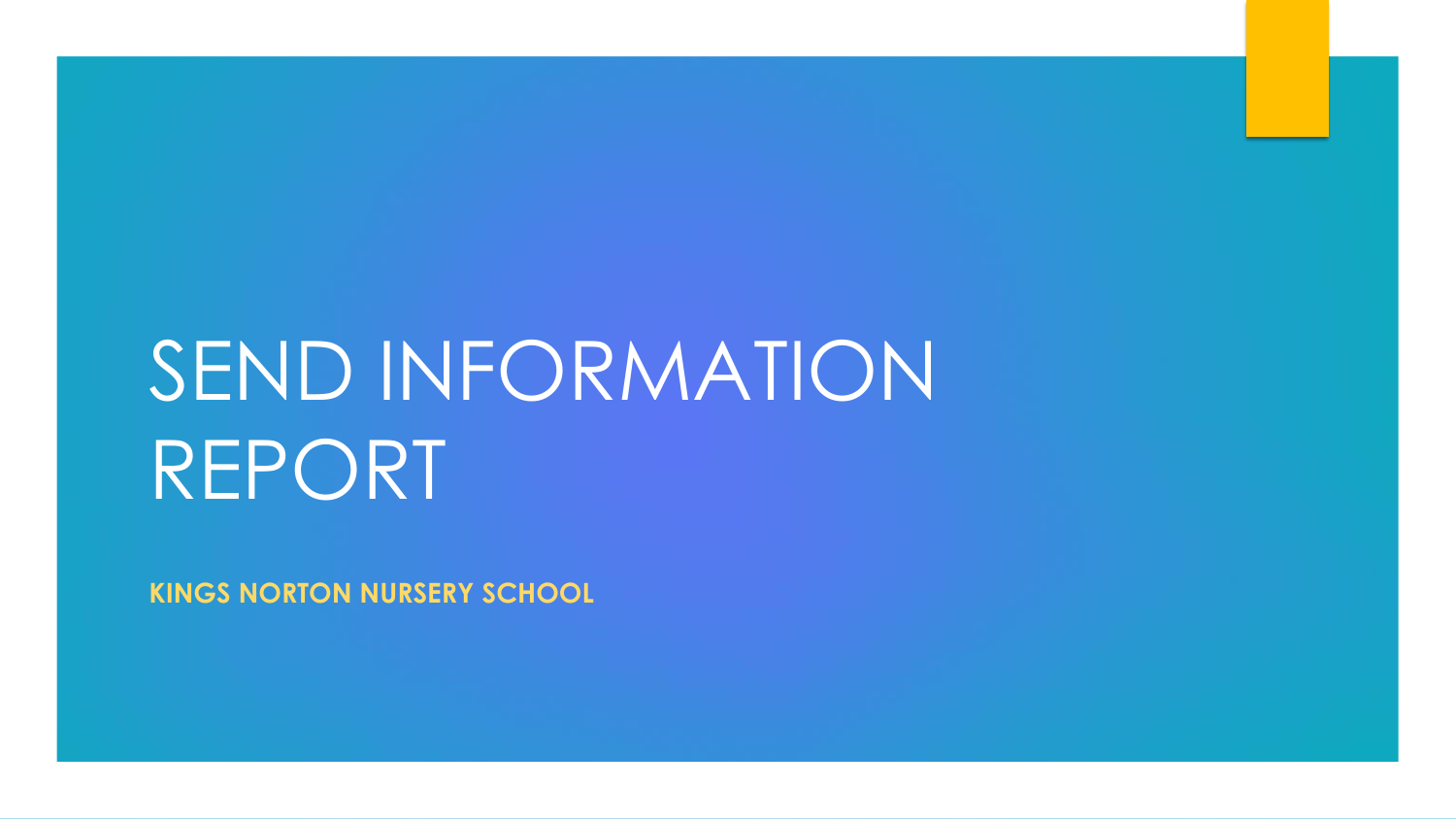### Our Mission Statement

*"To value children as individuals, promote their confidence and excitement in learning"*

Our mission statement is achieved by:

- Ensuring all learners receive a high-quality, ambitious education, whatever their ethnicity, culture or religion, home language, family background, attainment or gender, so that all our children have the best start in early education.
- Inspiring each child to achieve and extend their unique potential in order to take advantage of all opportunities, responsibilities and experiences of later life.
- Promoting every child's confidence, the development of positive self-esteem and well-being.
- Establishing effective, collaborative partnerships with parents/carers and the wider community.
- High quality interactions that support, foster, promote and develop all areas of children's learning and development
- Creating a secure, happy and stimulating learning environment where all efforts are valued and respected.
- Providing a safe and healthy environment that prioritises safeguarding at all times.
- Designing a curriculum that is motivating and exciting, broad and balanced to maximise teaching and learning opportunities both indoors and outdoors.
- Celebrating the journey of lifelong learning.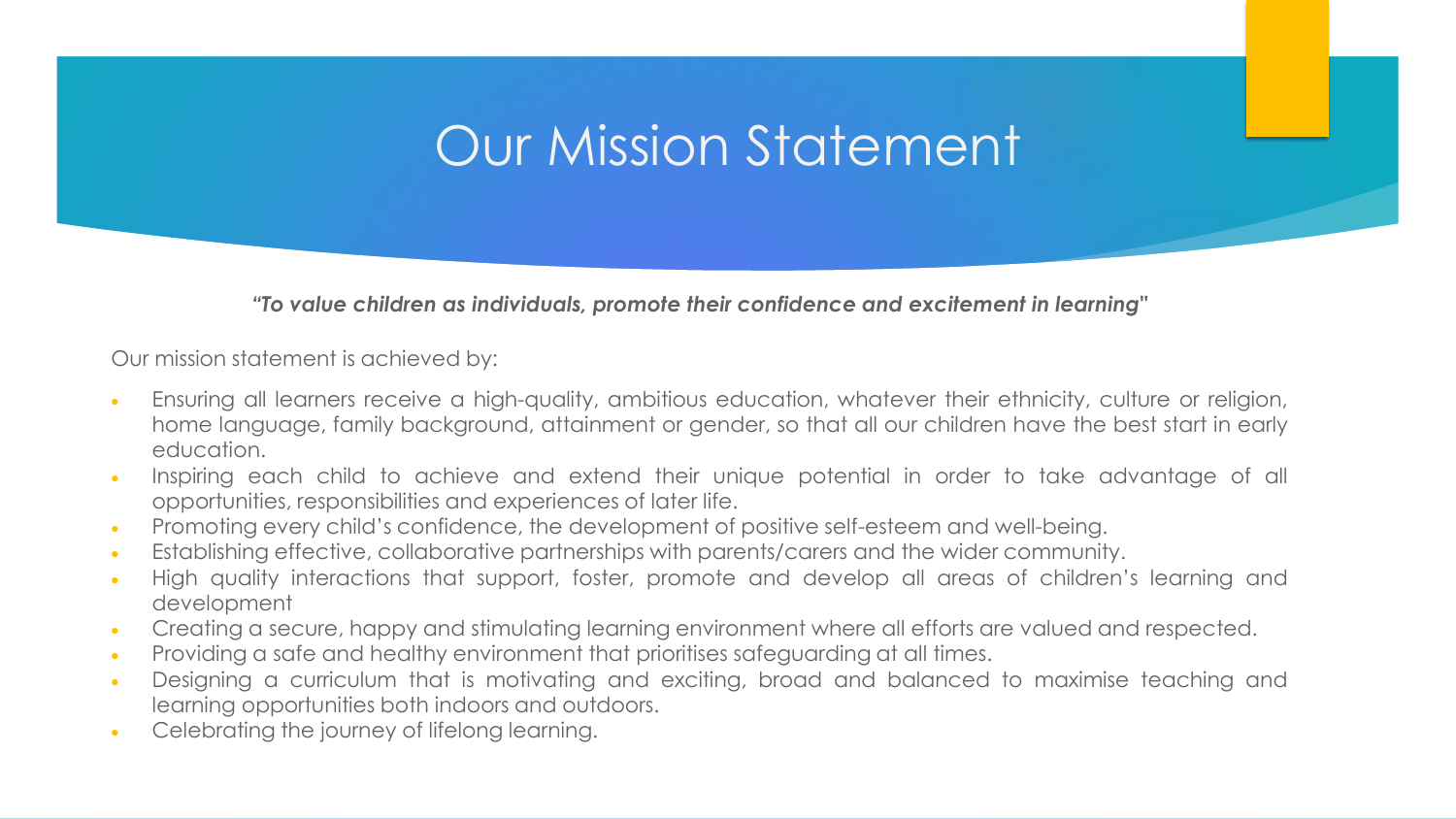### UN Rights of the Child

As a Rights Respecting School we are committed to offering an inclusive education that ensures all our children make the best possible progress.

ARTICLE 23 (children with a disability) A child with a disability has the right to live a full and decent life with dignity and, as far as possible, independence and to play an active part in the community. Governments must do all they can to support disabled children and their families.

ARTICLE 29 (goals of education) Education must develop every child's personality, talents and abilities to the full. It must encourage the child's respect for human rights, as well as respect for their parents, their own and other cultures, and the environment.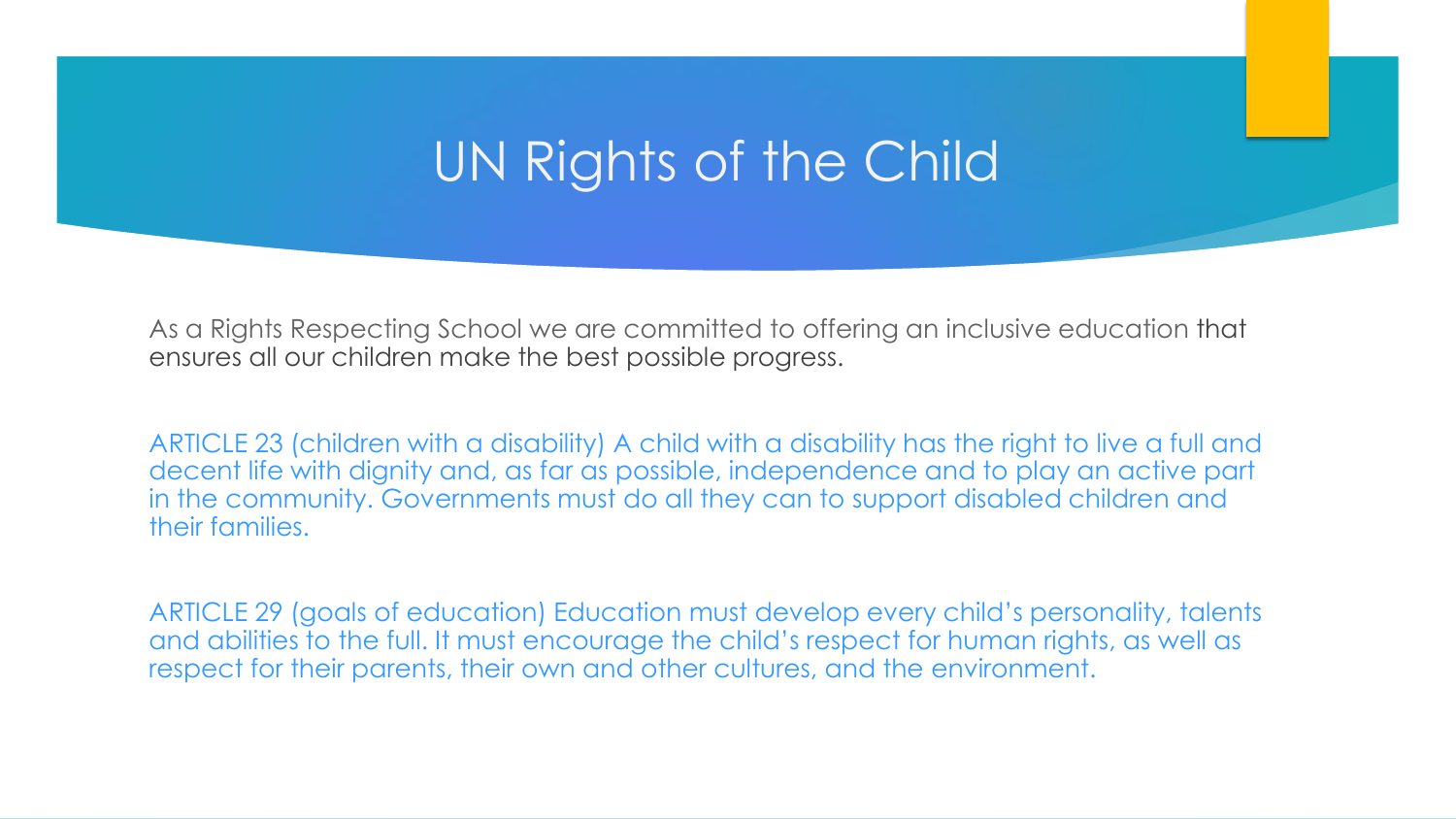### Definition of Special Educational Needs

A child has special educational needs if they have a learning difficulty or disability which calls for special educational provision to be made for them.

A child of compulsory school age or a young person has a learning difficulty or disability if they:

- have a significantly greater difficulty in learning than the majority of others of the same age, or
- have a disability which prevents or hinders them from making use of facilities of a kind generally provided for others of the same age in mainstream schools or mainstream post-16 institutions.

Code of Practice: pp15-16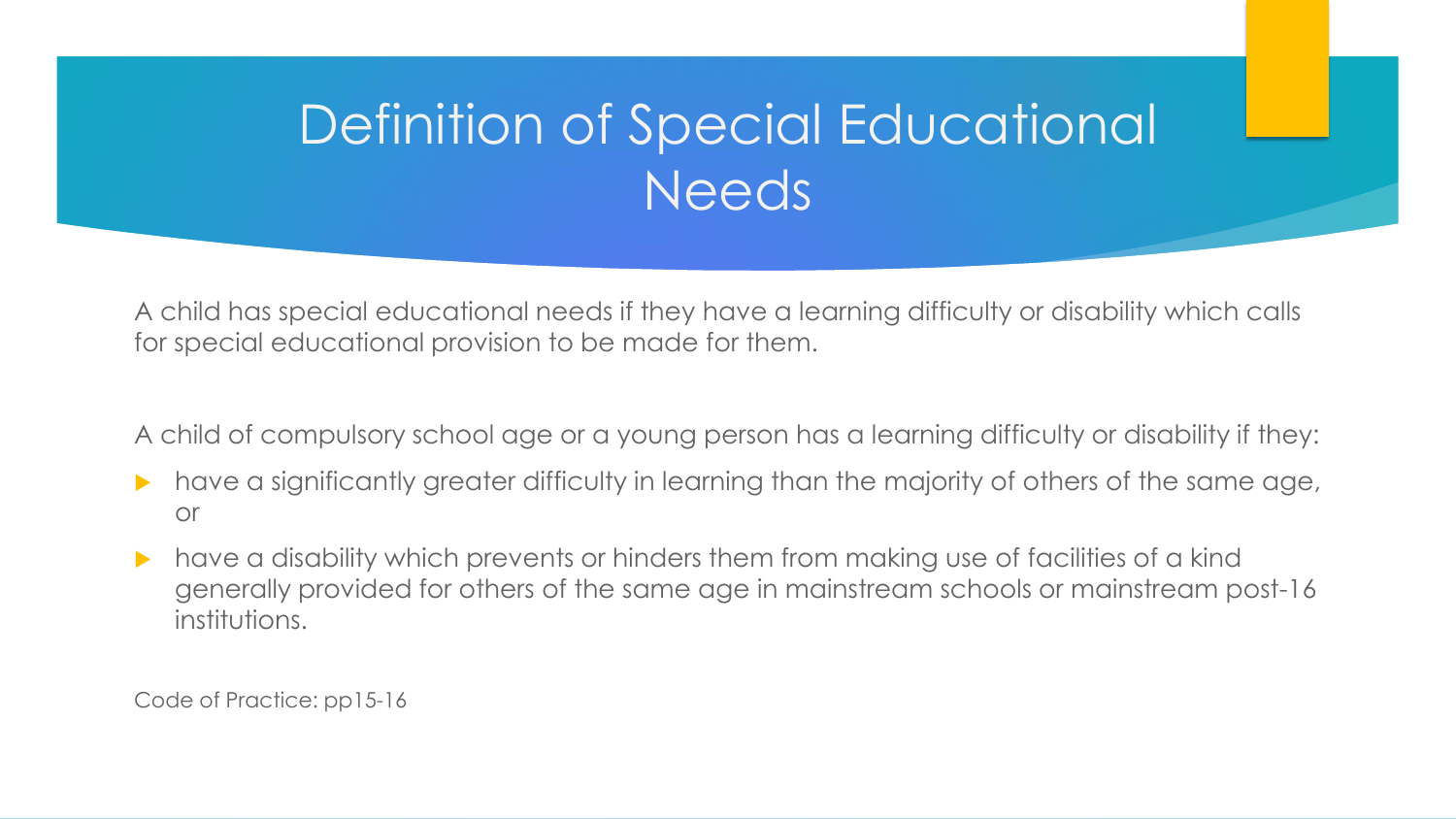## Special Educational Needs in Early Years

- For children aged two or more, special educational provision is educational or training provision that is **additional to** or **different from** that made generally for other children or young people of the same age by maintained nursery schools or by relevant early years providers.
- For a child under two years of age, special educational provision means educational provision of any kind.
- A child under compulsory school age has special educational needs if he or she is likely to fall within the definition identified above when they reach compulsory school age or would do so if special educational provision was not made for them (Section 20 Children and Families Act 2014).

Code of Practice: p16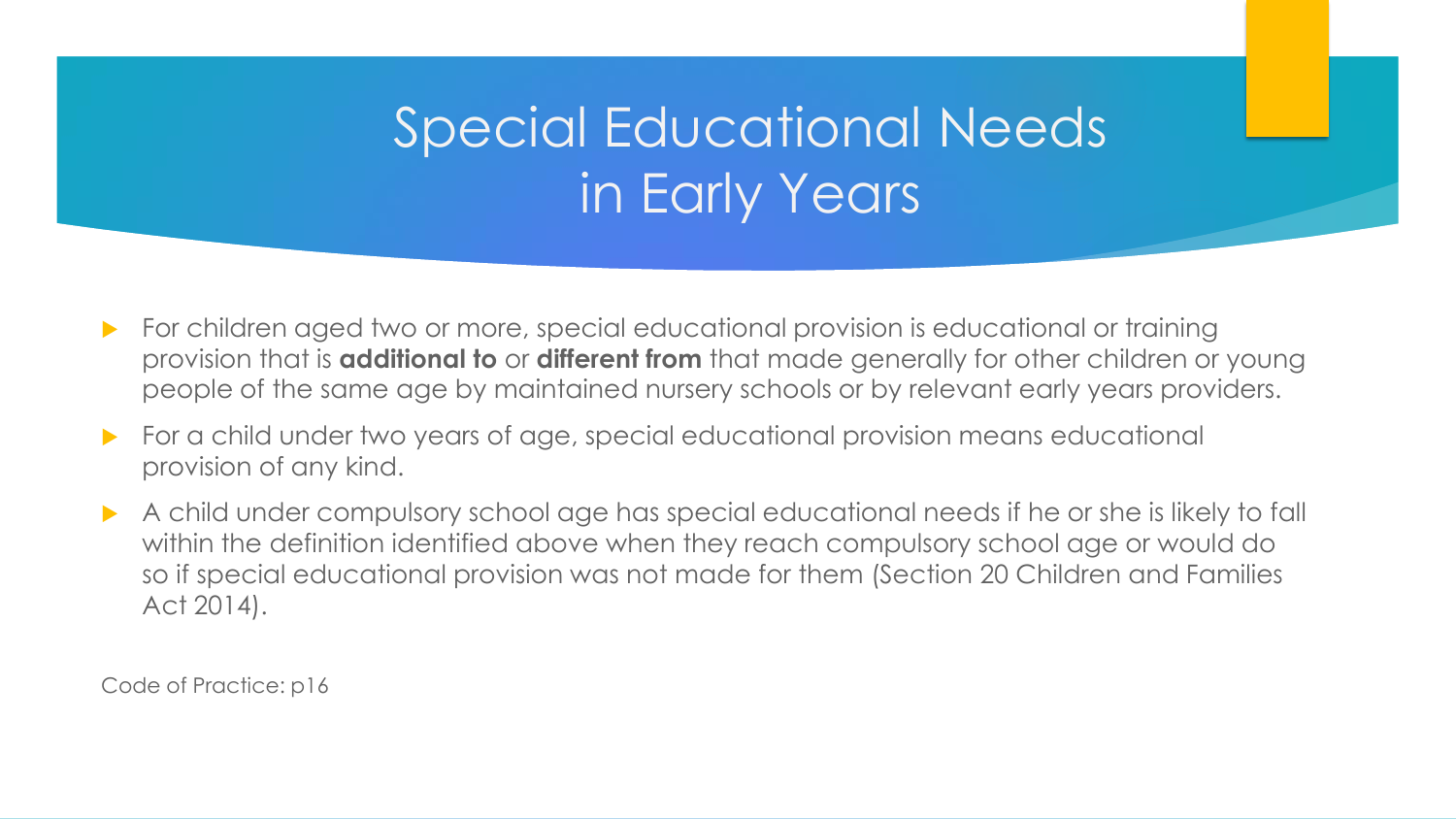### The kinds of special educational needs that are provided for.

We are an inclusive maintained nursery school and we aim meet the individual needs of every child. Therefore, we provide for a range of additional needs and disabilities.

- ▶ We have supported children who have difficulty with communicating and interacting, including speech, language and communications difficulties, and children who have difficulty understanding how to communicate effectively with others and children with a diagnosis of autistic spectrum disorder.
- We have supported children who have difficulty with understanding parts of the curriculum or have global developmental delay.
- We have supported children with social, emotional and mental health difficulties and children whose behaviour impacts on their health and wellbeing.
- We have supported children with sensory and physical needs, including visual and hearing impairment, as well as medical needs.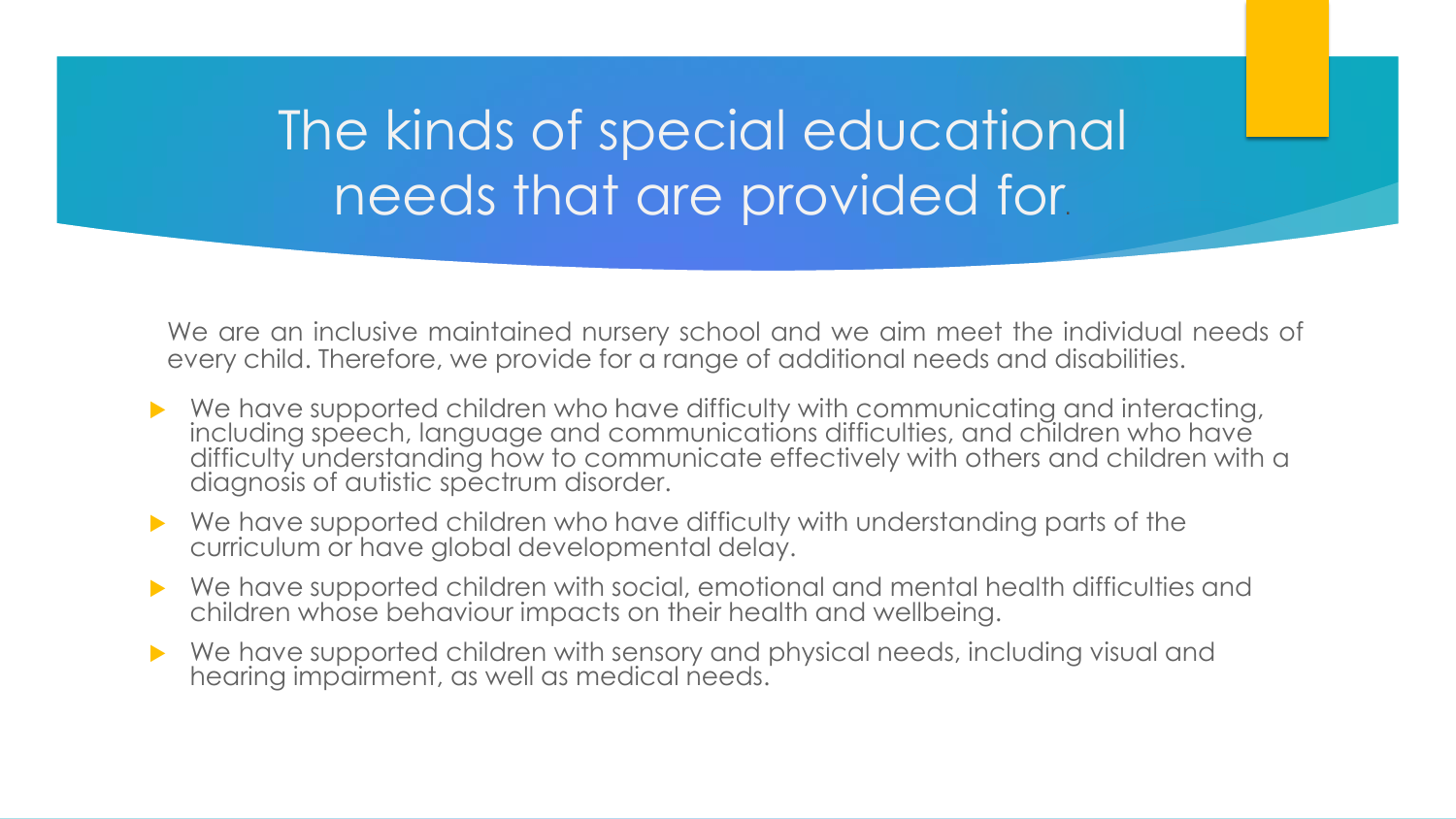## How we identify and assess pupils with special educational needs

- **Parents/carers early observations of their child are crucial. Therefore, we spend time gathering** information from parents/carers at induction and throughout the child's time at nursery school.
- ▶ We observe the children during their settling-in sessions to gather baseline assessments using the new EYFS development matters, Wellcomm and Leuven's scales.
- We plan and monitor through our teaching and learning experiences and targeted interventions
- ▶ We use Evidence Me to reflect on children's learning experiences and their next steps.
- **Professional dialogue and monitoring with Group Leaders, Class teachers and SENDCo**
- Information from our independent Speech and Language Therapist (Kathryn Berry).
- Multi-agency involvement with our Educational Psychologist (Annie Kent), Communication and Autism Team, Health Visitors, Early Help team at Forward Thinking Birmingham.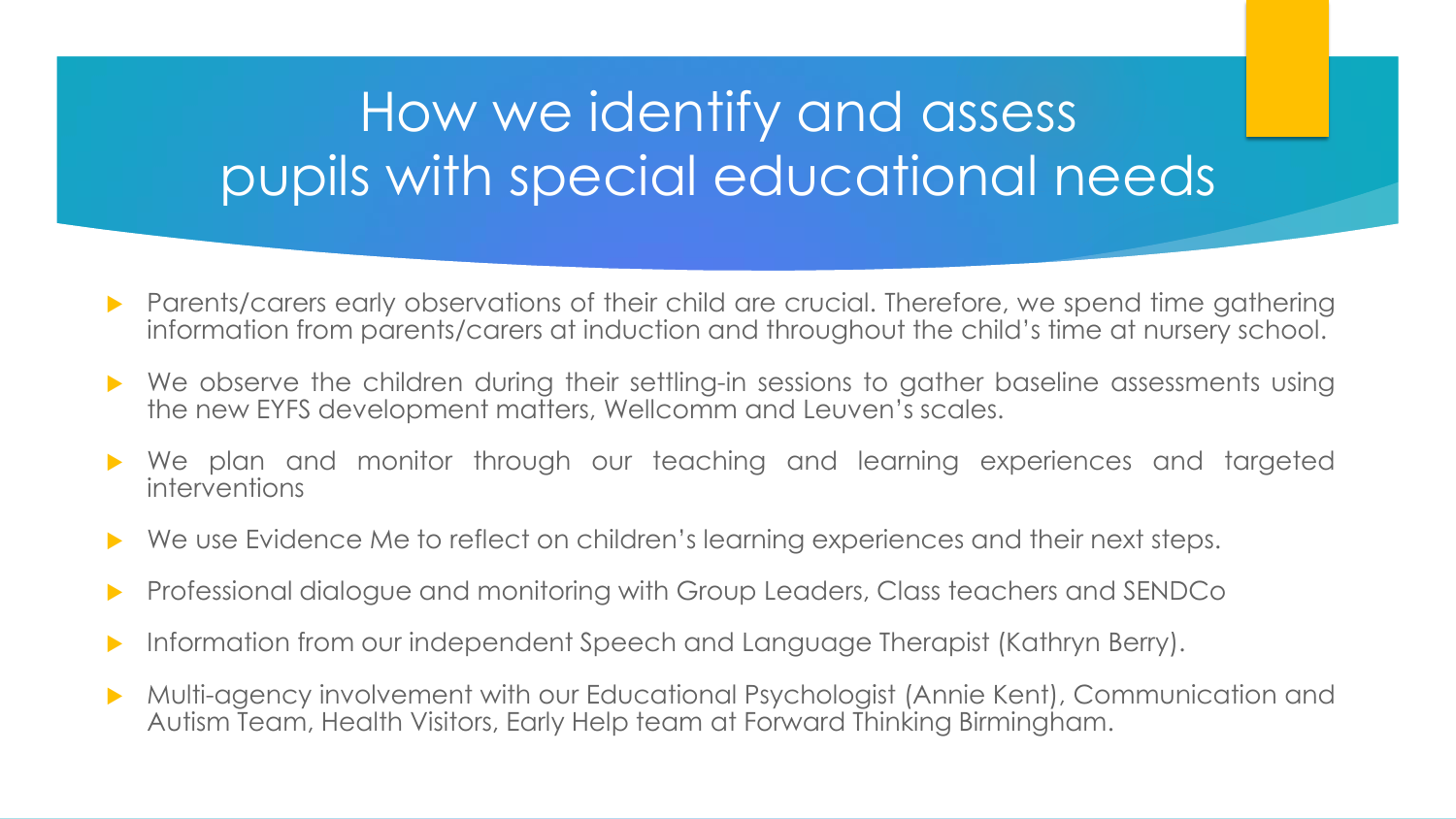### How we make provision for pupils with special educational needs

- We evaluate attainment and progress through ongoing observations and child voice, conversations with parents/carers, daily review meetings, weekly planning and half termly planning meetings. Attainment and progress is analysed 3 times per year. The progress of children with SEND is reviewed each half term (every 6 weeks).
- We use a graduated response of **Assess – Plan – Do – Review** for assessing and reviewing the progress of children with special educational needs so that we can set high expectations for all our children.
- Our assessment systems enable us to identify children who are receiving additional support and clearly track the progress they are making against their specific targets and their progress in all areas of the curriculum.
- We adapt the curriculum and learning environment using flexible, child-initiated and adult guided teaching and learning opportunities, small group interventions, a Sensory Room and Forest School. We ensure physical access through regular review of our Accessibility Plan.
- We provide additional support for specific tasks and one-to-one support to deliver intensive interactions. We provide objects of reference, photographs, visual symbols and visual timetables.
- We are a Trauma Informed and Attachment Aware School. We provide space and time to listen, yoga and mindfulness activities to support children's positive mental health and wellbeing.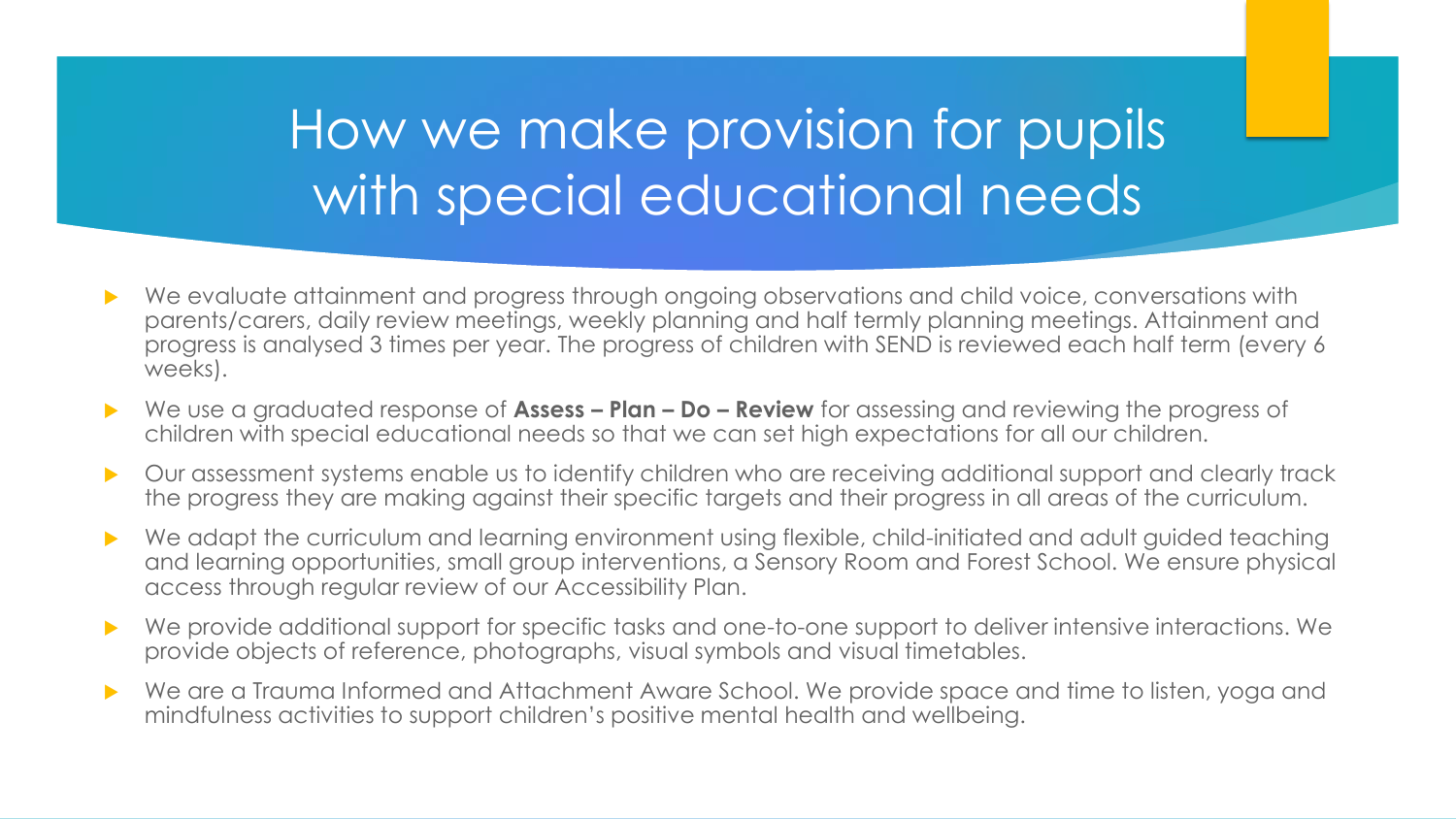## How the governing body accesses funding and specialist support services

If a child has a high level of need, the nursery will gather evidence to apply for additional funding. This will always be done with parent/carer permission.

This may include:

- ISEY funding from the Early Years team.
- SEN provision plan
- **EHC Plan**

### **FUNDING SPECIALIST SUPPORT**

We work in partnership with a wide range of specialist support services:

- Paediatricians
- Child Development Centre (CDC)
- Pupil Support Service (PSS)
- Speech and Language therapy (SaLT)
- Occupational therapy (OT)
- Communication and Autism Team (CAT)
- Educational Psychology (EP)
- Sensory Support Service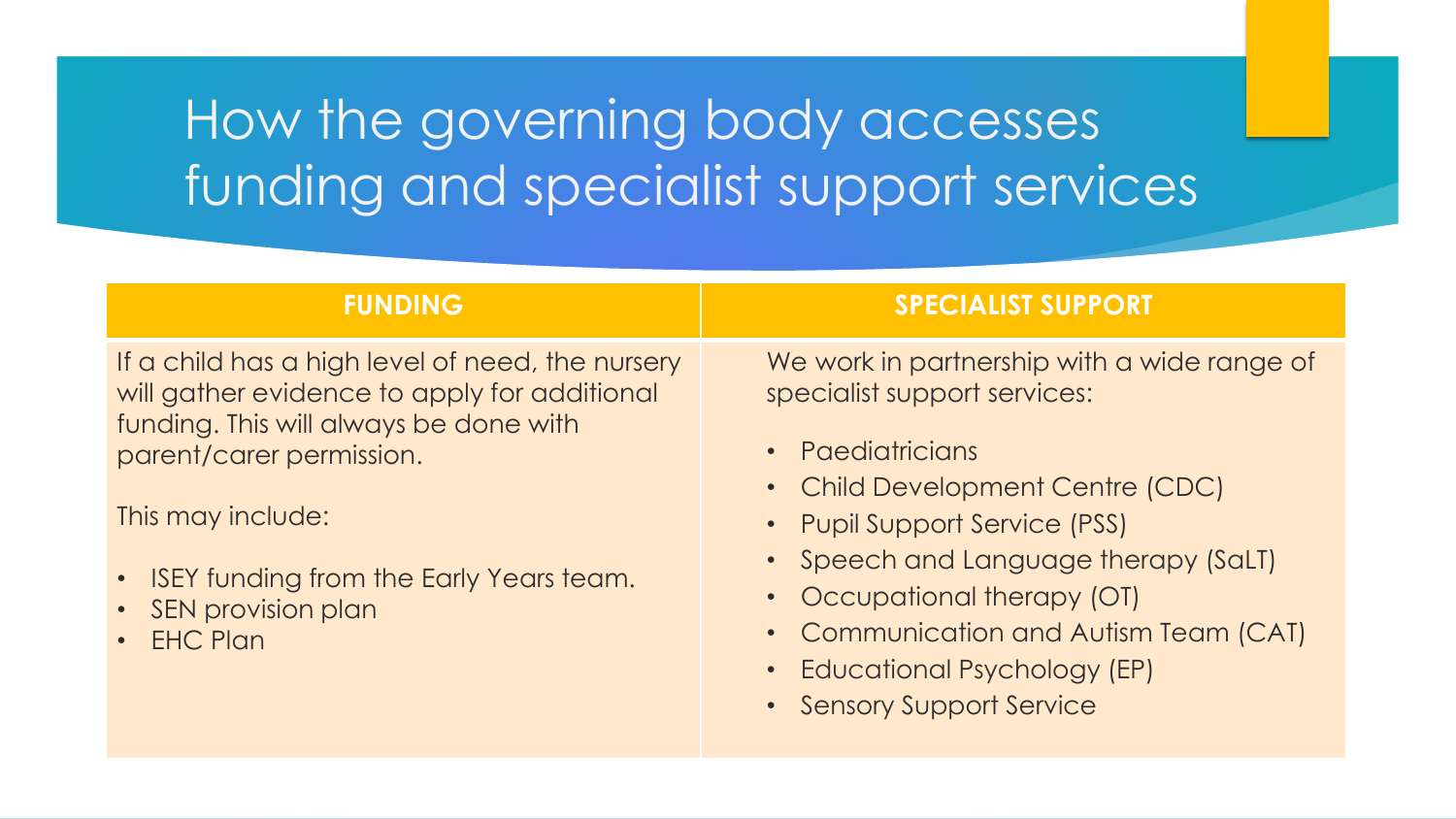### If my child needs extra support who do I speak to about it?

- Your child's key worker will be in regular contact with you about your child's progress through every day informal discussions.
- You can make an appointment at any time to discuss your child's progress.
- **Parent/carer consultations take place in the Autumn and Spring term.**
- If the key worker feels that extra support and/or assessments would be helpful, then they will discuss this with you. We will always obtain parent/carer permission before seeking extra support.
- ▶ You are welcome to speak with one of the class teachers Miss Brookes and Miss Whyatt.
- **The school SENDCo is: Gemma Weaving. To arrange an appointment, please telephone** the school office - 0121 675 3993 or email enquiry[@kingsnorton-nursery.bham.sch.uk](about:blank)
- ▶ Our School Governor with responsibility for SEND is Nina Ridding.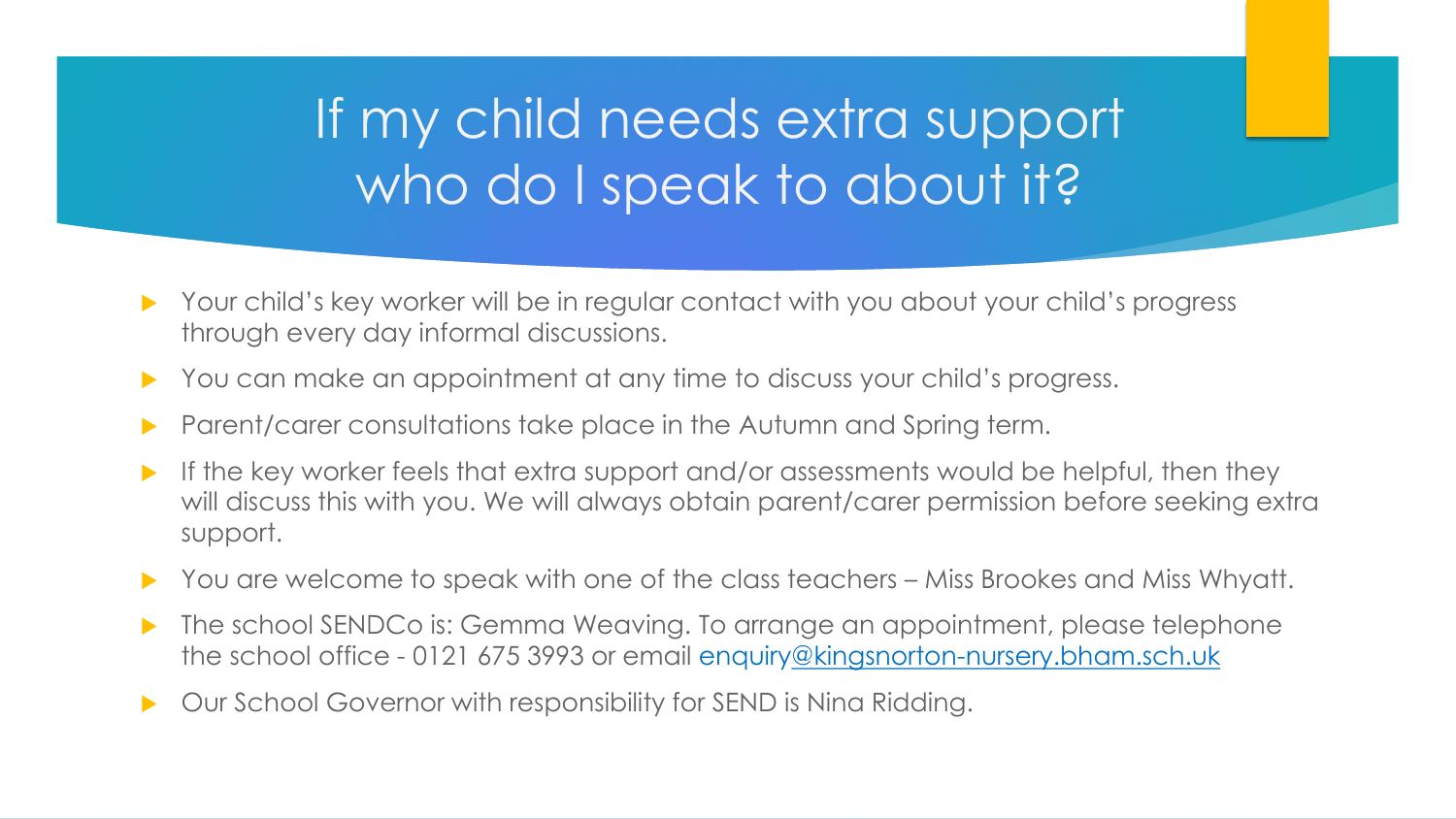### Staff Training and Expertise

All staff are experienced at adapting our provision and providing additional support to respond to a wide variety of individual needs. Staff training has been undertaken in:

- AET Level 1and 2
- Wellcomm and ELKLAN to support communication and language development
- Trauma Informed and Attachment Aware Schools (TIAAS) and Mindfulness to support positive mental health
- Deaf Awareness and BSL
- Positive Behaviour Management
- Paediatric First Aid; Annual training for asthma medication and use of Epipen for children with severe allergies; medical training for specific medical needs as they arise.
- Our SENDCo: National SENCO Award /Nasen SEND Review Training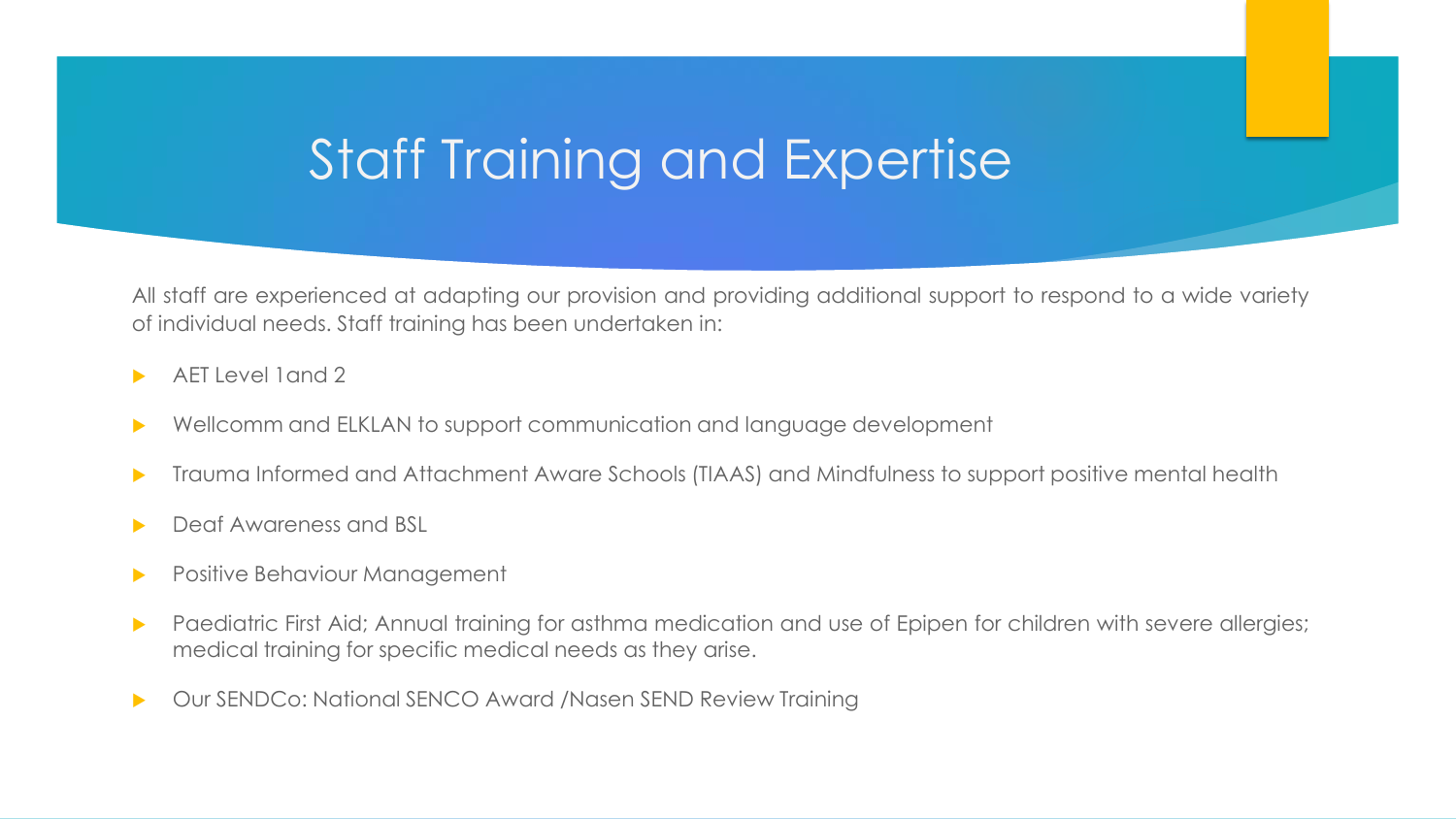### A Partnership Approach.

- Induction meetings help staff get to know your child, learning about your child's strengths, interests and areas for development.
- **Trusting relationships are formed between parents/carers and the child's key worker, so that we** can work together to set high expectations, support children's progress and share strategies.
- **Parent/carer consultations take place in the Autumn and Spring term**
- An end of year report is provided in the Summer term.
- Workshops are opportunities for parents/carers to learn about ways to support their child at home.
- Child centred reviews take place termly for children with Special Educational Needs to share progress and next steps.
- ▶ We have an open door policy. We encourage parents/carers to discuss any concerns they may have straight away, with the Key Worker, the class teacher, or the SENDCo/Headteacher.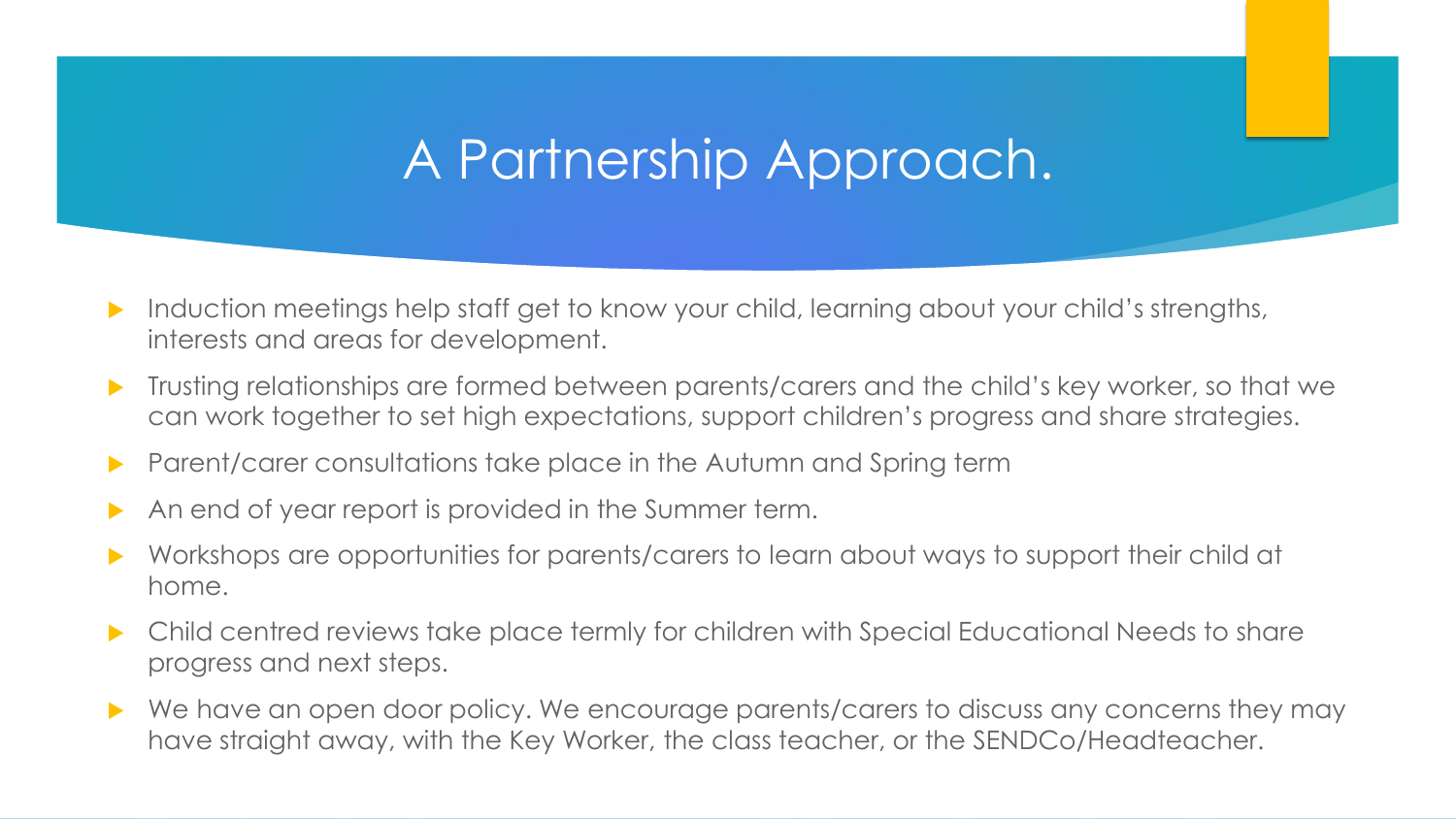### Will my child be able to give their views?

- Your child's views about their education are important to us.
- We will use a range of verbal and pre-verbal forms of communication to understand your child's wants, needs and feelings and encouraging them to make choices.
- **Throughout the year your child's key worker will talk to them about what they** are learning, how they are learning and what the next steps are.
- Your child will be involved in making decisions about the teaching and learning experiences on offer. Our planning is flexible and personalised to support your child's interests and fascinations.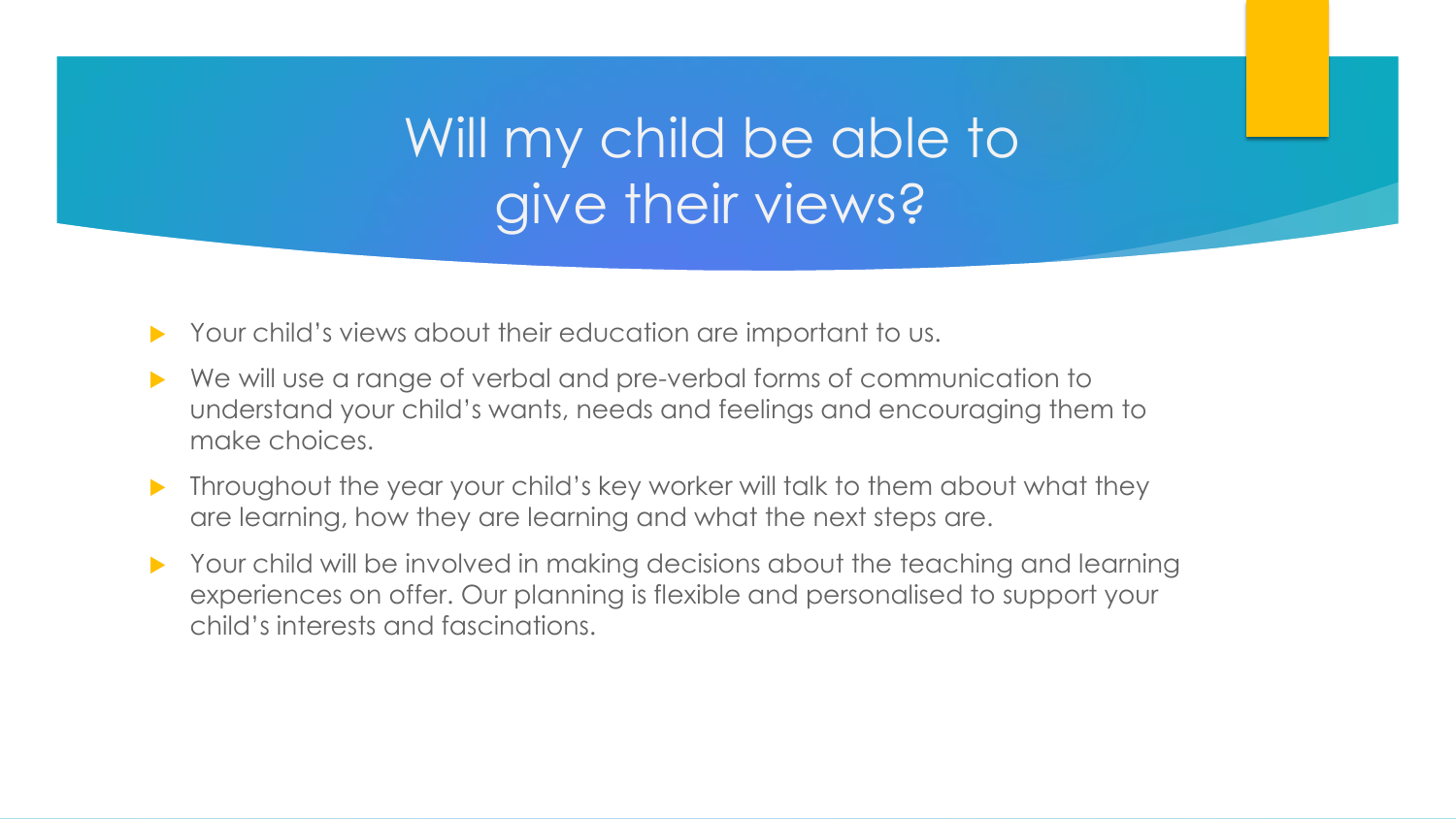## What can I do if I am unhappy with the special educational needs provision?

We all want to work in the best interests of your child. We are always ready and willing to listen and work together to find solutions to problems that may arise.

- In the first instance, you should discuss your concerns with the Key Worker and/or the Class teacher.
- If you wish to discuss your concerns further, please see the school SENDCo/Headteacher.
- If you feel the issue has still not been resolved, please follow the schools complaints procedure which is available on our school website.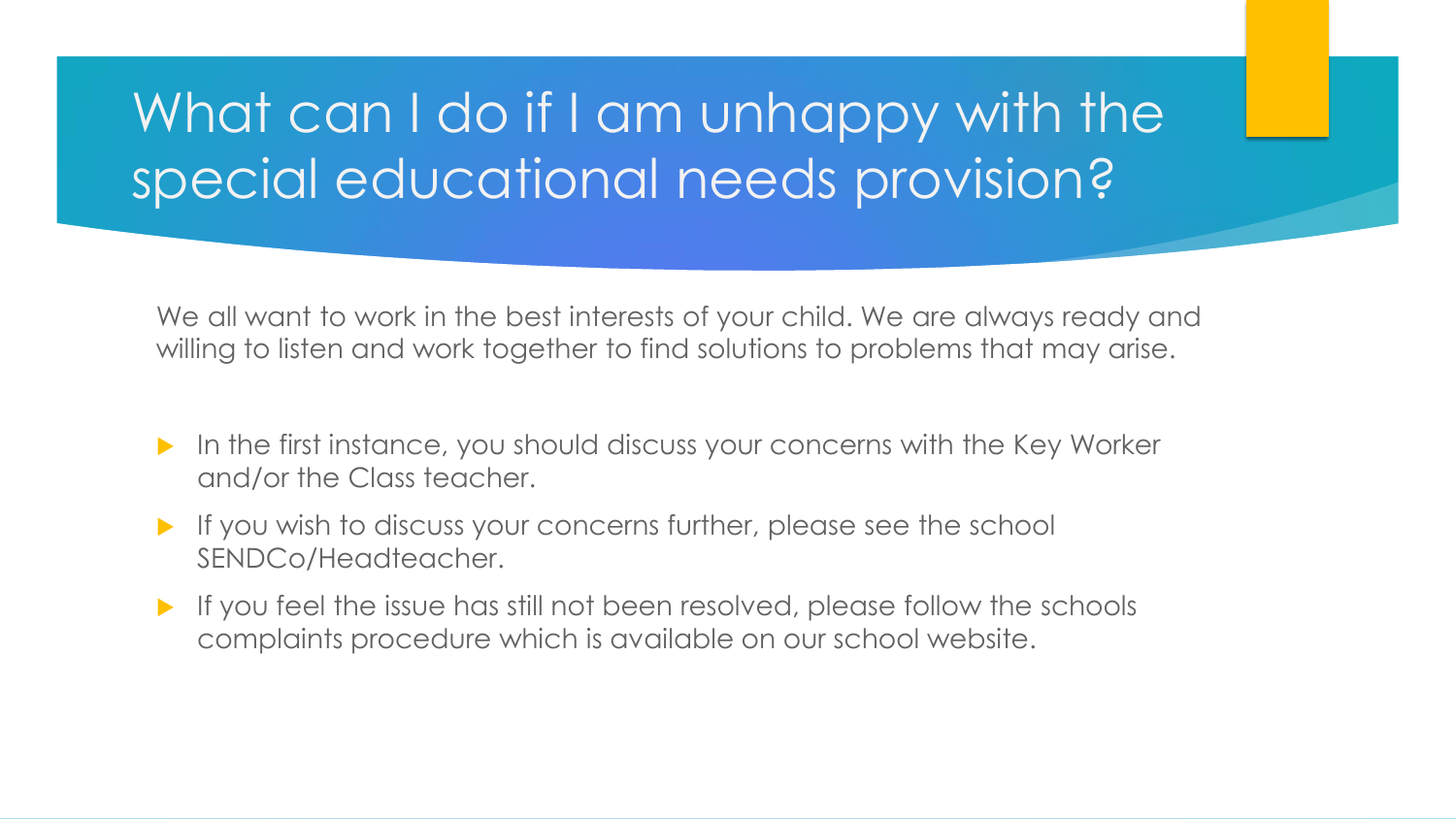### Supporting Transition

- All children and families have personalised induction and settling-in sessions to support their transition into nursery school.
- Visits by Reception Class staff take place in the summer term to discuss the children's individual needs and provide an opportunity for the child and staff member to meet in a familiar learning environment.
- A transition meeting takes place between the SENDCo and the feeder school SENDCo with the involvement of the child's parent/carer. Other agencies may also attend to provide a holistic view of the child, such as our CAT representative.